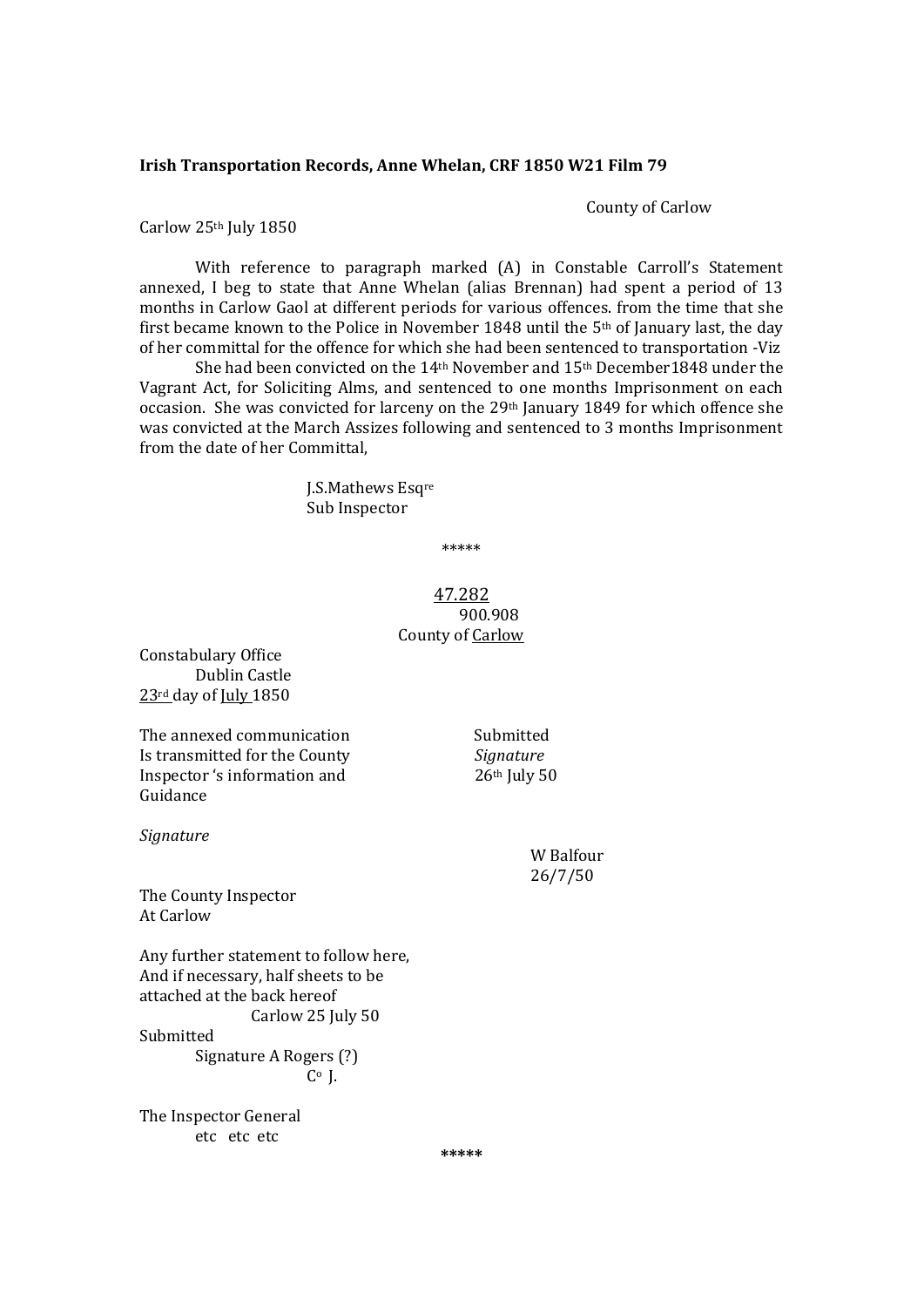She was again convicted for Larceny on the  $24<sup>th</sup>$  of April /49for which offence she pleaded guilty at the June Quarter Sessions following and was sentenced to 6 months Imprisonment from the date of her committal.

She was a third time Committed for Larceny on the  $12<sup>th</sup>$  October 1849 for which offence she was convicted at the October Quarter Sessions and sentenced to 2 months imprisonment. 

> Thos Mooney  $2<sup>nd</sup>$  (H<sup>d</sup>) (Caus....) (501) Carlow  $25<sup>th</sup>$  July  $1850$

Submitted To Mr Mathews Sub Inspter 3?

> *Indecipherable* County Inspector

> > \*\*\*\*\*

## 47.282 887.895

County of Carlow

*Stamp: CONSTABULARY OFFICE DUBLIN CASTLE RECD JY 22 1850*

Constabulary Office Dublin Castle  $13<sup>th</sup>$  day of July 1850

The annexed communication is **Submitted** Submitted Transmitted to the County Inspector for Signature Inquiry and Report 20th July 50 *Signature*

W Balfour 20/7/50 

The County Inspector Report to follow here, and if necessary, <br>
HISPERIC 31 and 18 and 16 and 16 and 16 and 16 and 16 and 16 and 16 and 16 and 16 and 16 and 16 and 16 and 16 and 16 and 16 and 16 and 16 and 16 and 16 and 16 and 16 and 16 and 16 half sheets to be attached at the back hereof <br>
The report of Constable

 }Carroll refers only to the Carlow 19 July 1850 }character of the Convict }previous to her leaving the }Washhouse at Athy Submitted **Bubmitted Bubmitted Bubmitted 1996 CO CO CO BUDGE BUDGE BUDGE CO BUDGE BUDGE BUDGE** }as to her conduct in[....]

A. Royse  $C<sub>0</sub>$  [.

The Inspector General

 22/7/50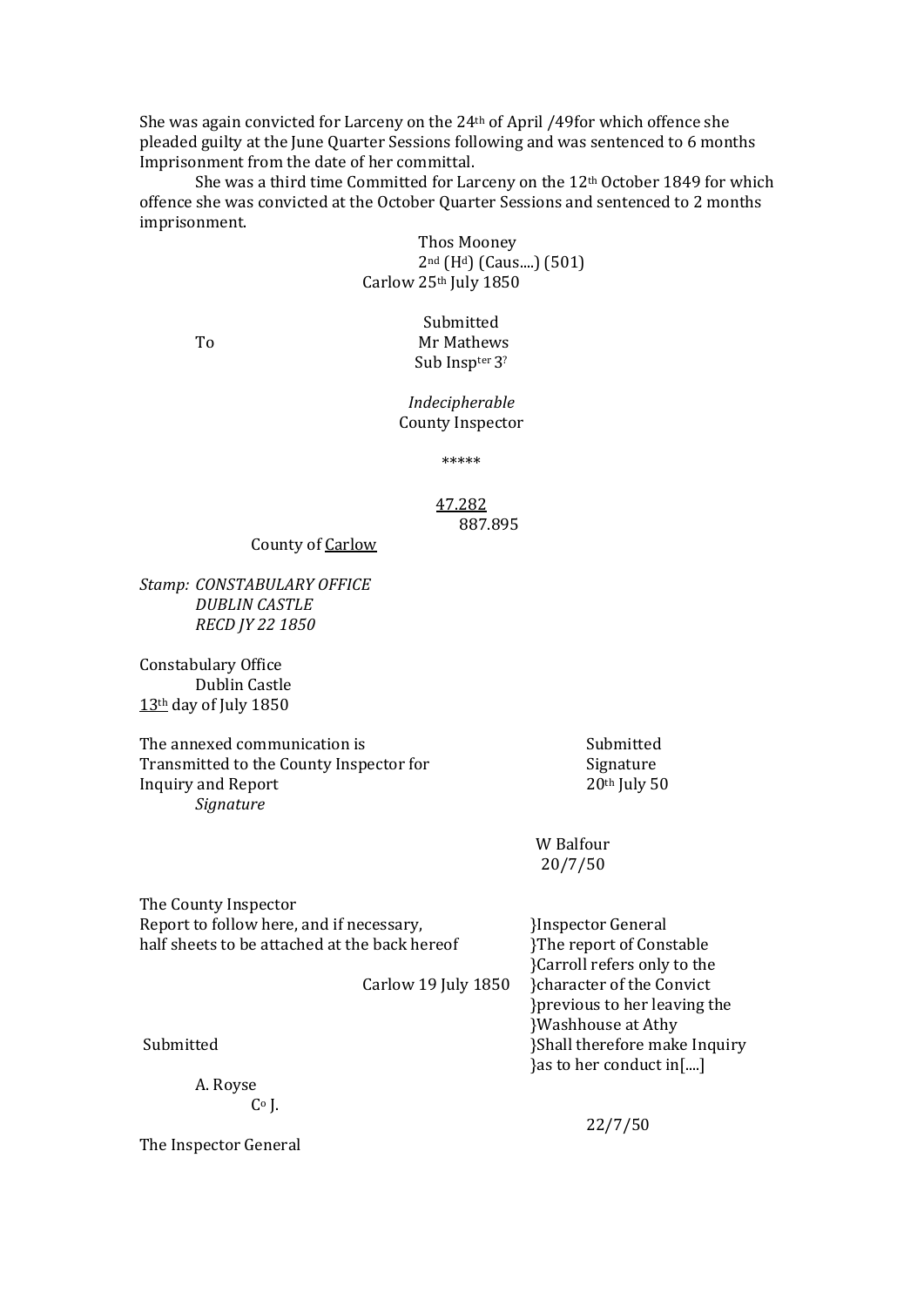### Queens County

Ballintubbrit (Ballintubbret) July 17th 1850

With reference to a communication received from  $Edw<sup>d</sup>$  H Garroway Esq<sup>r</sup> S. J. Concerning a female named Anne Whelan Sentenced to Transportation at the last Carlow Assizes -

I beg leave to state that I know her to live in the neighbourhood.

Her name is not Whelan her name is Anne Brennan. She left her Father Michael Brennan about two years ago and got into the Poor House of Athy and remained there for some time She then left the Poor House of Athy in Company of a Female of ill fame and went to Carlow about twelve months ago, for her time in this County. She behaved herself sober quite. and honest she was very small when leaving home has no step father her Father's living was a place Called Rathmond near Ballintubbrit his name is Michael Brennan a very poor man has a House and two acres of land and lives by his days labour I know her Father Michael Brennan this eight years, during which time I know him to be a Sober quiet honest Industrious man and works for Mr Timothy Dunne of Southfield 

> Dennis Carroll Constable

Edw<sup>d</sup> H Greenaway Esq<sup>r</sup> Sub Inspector Stradbally  $18<sup>th</sup>$  July  $1850$ 

Submitted *Remainder indecipherable*

\*\*\*\*\* 

[......] **Conserved County County County County County County County County County County County County County County County County County County County County County County Coun**  Stradbally  $17<sup>th</sup>$  July  $/50$ 

You will inquire  $&$  report for the information of the County Insptor of Carlow as to the prisoner's character and circumstances of a female named Anne Whelan who has been sentenced to Transportation at the last Carlow Assizes. She is supposed to be a native of Ballintubbrit where her Step Father Michael or Patk Brennan resides. You will also state the character and circumstances of this girls parents.

A gentleman named "Mr Clintsell is the agent to the land on which the Brennans reside. Edwd Garraway 

## 3 S.J.

\*\*\*\*\* 

*STAMP:CONSTABULARY OFFICE DUBLIN CASTLE RECD JY 12 1850*

Inspector General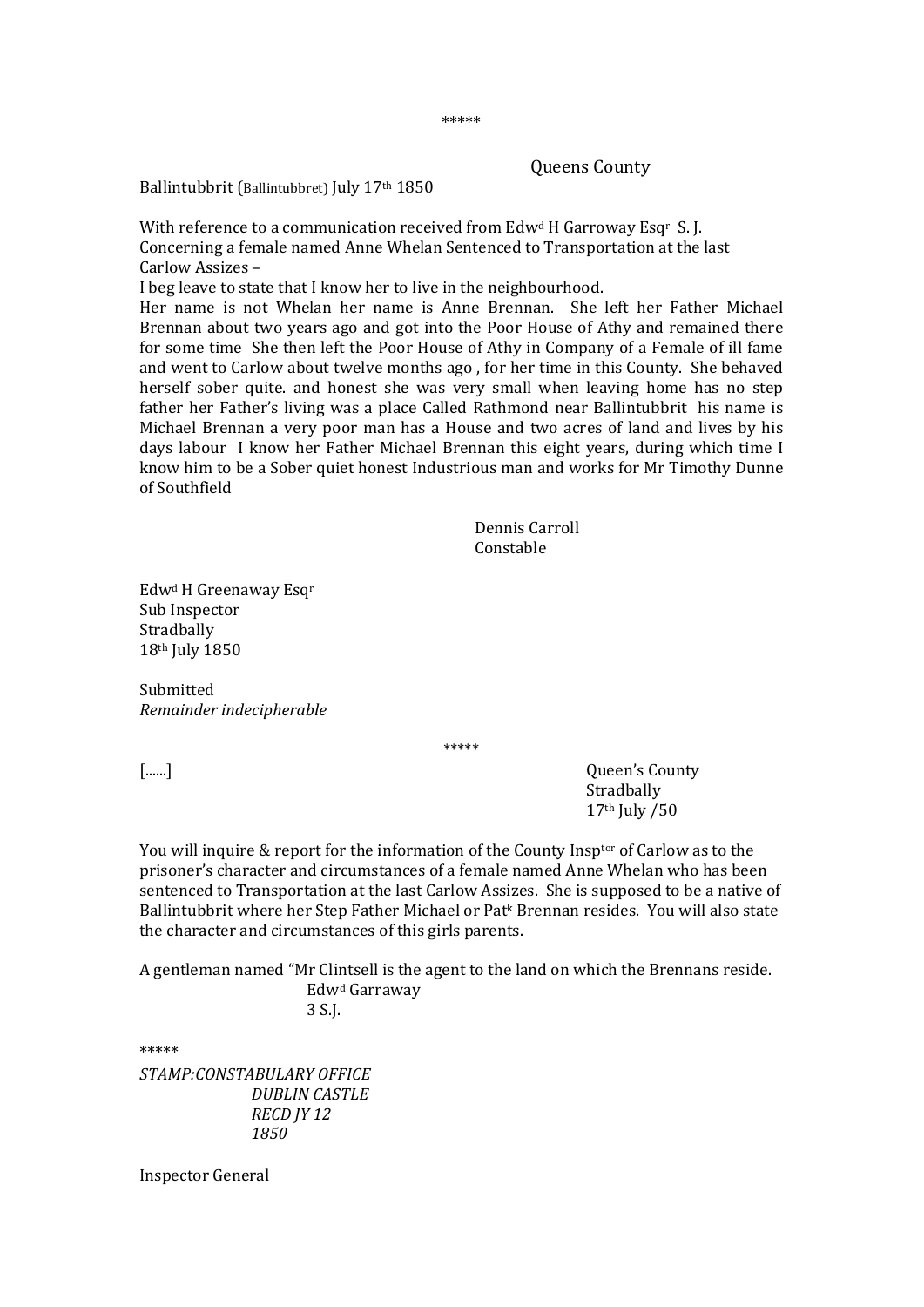The Lord Lieutenant desires a report as to the prisoner's previous character  $&$ circumstances as also that of the parents referred to by Mr Mc Clintoch.

 *Initials* 12/7/50 

\*\*\*\*\* 

*Margin: W Balfour 12/7/50*

 On Circuit Omagh July 11th 1850 

Sir, 

In reply to your letter of the  $22^{\text{nd}}$  instance & relative to the case of Anne Whelan a Prisoner in the Gaol of Carlow I beg to say that in consequence of the Prisoner having pleaded guilty, nothing appeared and my notes which would enable me to form any opinion on the case – and I had therefore to write to the Clerk of the Crown for the County of Carlow who has furnished me with a copy of the Information Sworn in this case, which I now enclose-

> Yr faithful John Doherty

T. M. Redington Esq etc etc etc 

PS I have thought it right to forward also the letter of the Clerk of the Crown from which it will be seen that the Crime of Arson has become very prevalent in the County of Carlow. 

#### ++++++++++++++++++++

 9 Temple Street 8 July 1850

My Lord

I have to acknowledge receipt of your letter of the 4<sup>th</sup> inst, directed to

Carlow‐ 

The case of Anne Whelan - Mary Lee and Elisha Keating were disposed of before your Lordship – and for your information I herewith enclose copies from the Crown Book and the abstract of the Indictments, the pleas of the prisoners, and the sentences in each case. Also copies of the Information so far as necessary, and copies of the statements made by the prisoners.

In each case the prisoners pleaded guilty. I think it right to mention that in our county this offence has become latterly rather a habit.

At the Summer Assizes 1949 three women were indicted for similar offences, two of whom pleaded guilty and the third was tried and found guilty before the Chief Justice.

I have to apologise for not sending your Book to Ely place, but the cases disposed of Your Lordship were nearly all of a very trifling character. I have however now sent it least you may require it again. the enclosed will afford all the information your Lordship may require

**I** am and  $\overline{I}$  am and  $\overline{I}$  am and  $\overline{I}$  am and  $\overline{I}$  am and  $\overline{I}$  am and  $\overline{I}$  am and  $\overline{I}$  am and  $\overline{I}$  am and  $\overline{I}$  am and  $\overline{I}$  am and  $\overline{I}$  am and  $\overline{I}$  am and  $\overline{I}$  am and  $\over$ Your Lordships **Obedt Services** Thos.  $[....]$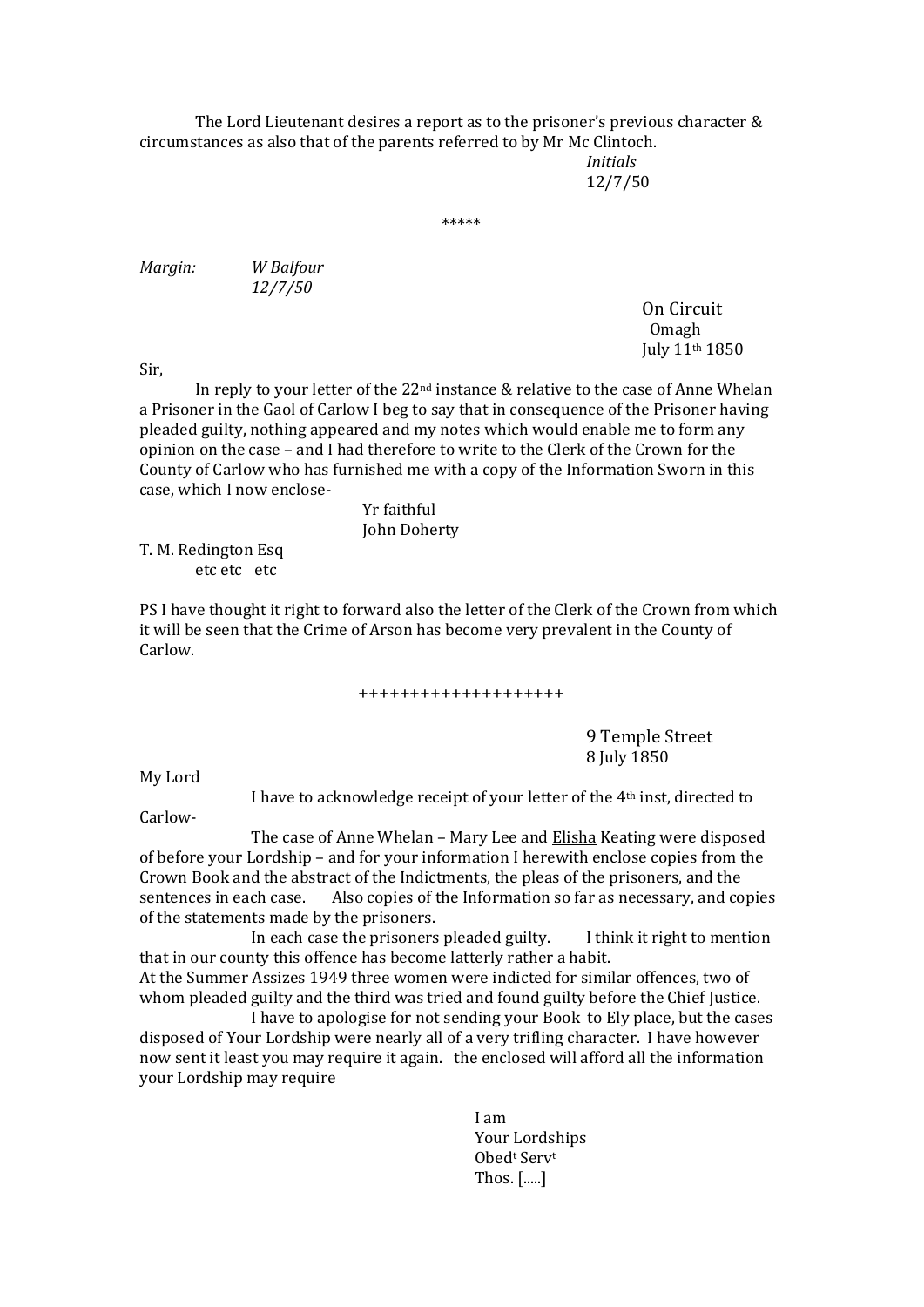Clk Crown for Carlow 

To the

**Right Honorable** The Lord Chief Justice Of the Common Pleas "on Circuit" 

 Omagh 

++++++++++++++++++++ 

# Carlow Lent Assizes 1850

Extract from Crown Book of prisoners tried before -The Right Honorable, The Lord Chief Justice of the Common Pleas

| Plead guilty                |                                           |                                                       |                                                                                        |  |  |
|-----------------------------|-------------------------------------------|-------------------------------------------------------|----------------------------------------------------------------------------------------|--|--|
| Sentence of death recorded  |                                           |                                                       |                                                                                        |  |  |
| True Bill 68                |                                           | Mary Lee                                              | }Ind <sup>d</sup> 18 <sup>th</sup> Feb. 13 <sup>th</sup> Queen at                      |  |  |
|                             |                                           |                                                       | }Brownes Hill felony unlawfully                                                        |  |  |
|                             |                                           |                                                       | }& maliciously did set fire to a                                                       |  |  |
|                             |                                           |                                                       | }certain dw <sup>g</sup> House of William                                              |  |  |
|                             |                                           |                                                       | }Maher, One Henry Mahon and                                                            |  |  |
|                             |                                           |                                                       | }Bridget Mahon at the time of                                                          |  |  |
|                             |                                           |                                                       | }the Committing of the felony                                                          |  |  |
| Plead <sup>d</sup> Guilty   |                                           |                                                       | }aforesaid being in said dw <sup>g</sup> Like                                          |  |  |
|                             | Like rule                                 | Elisha Keating                                        | }House, ags <sup>t</sup> peace & street                                                |  |  |
|                             |                                           | Commuted to Transportation for life by the Lord Lieut | William Maher                                                                          |  |  |
| Letter dated 15th June 1850 |                                           |                                                       |                                                                                        |  |  |
|                             | Transported for 10 years                  |                                                       |                                                                                        |  |  |
| Plead <sup>d</sup> Guilty   |                                           |                                                       |                                                                                        |  |  |
| Transported for 15 years    |                                           |                                                       |                                                                                        |  |  |
| True Bill 76<br>Anne Whelan |                                           |                                                       | } Ind <sup>d</sup> 4 <sup>th</sup> Jany. 13 <sup>th</sup> Queen at                     |  |  |
|                             |                                           |                                                       | }Tullobeg for unlawfully &                                                             |  |  |
|                             |                                           |                                                       | }maliciously did set<br>fire to                                                        |  |  |
|                             |                                           |                                                       | }?House of Ellen Birmingham,                                                           |  |  |
|                             |                                           |                                                       | } with intent to injure the said                                                       |  |  |
|                             |                                           |                                                       | }Ellen Birmingham ,agst peace Like rule                                                |  |  |
|                             |                                           | Thomas Birmingham                                     |                                                                                        |  |  |
|                             | plead <sup>d</sup> Guilty Catherine Neill | H <sup>d</sup> Con. Wm Johnston                       |                                                                                        |  |  |
|                             |                                           |                                                       |                                                                                        |  |  |
|                             |                                           | ++++++++++++++++++++                                  |                                                                                        |  |  |
|                             | No 68 in Crown Book The Queen             |                                                       | Copy Information of William Mahon, Sworn                                               |  |  |
|                             | V                                         |                                                       | }the 19th day of February 1850 - Saith that                                            |  |  |
|                             | Mary Lee &                                |                                                       | }the House I reside in at Browneshill was                                              |  |  |
| Elisha Keating              |                                           |                                                       | } maliciously set on fire last night about 8                                           |  |  |
|                             |                                           |                                                       | }o'clock, the fire was put Outside at the Corner of                                    |  |  |
|                             |                                           |                                                       | the House, The neighbours Collected and put out the fire before much damage was        |  |  |
|                             |                                           |                                                       | done, two of my children were in bed in the room, under which the roof had been set on |  |  |

fire.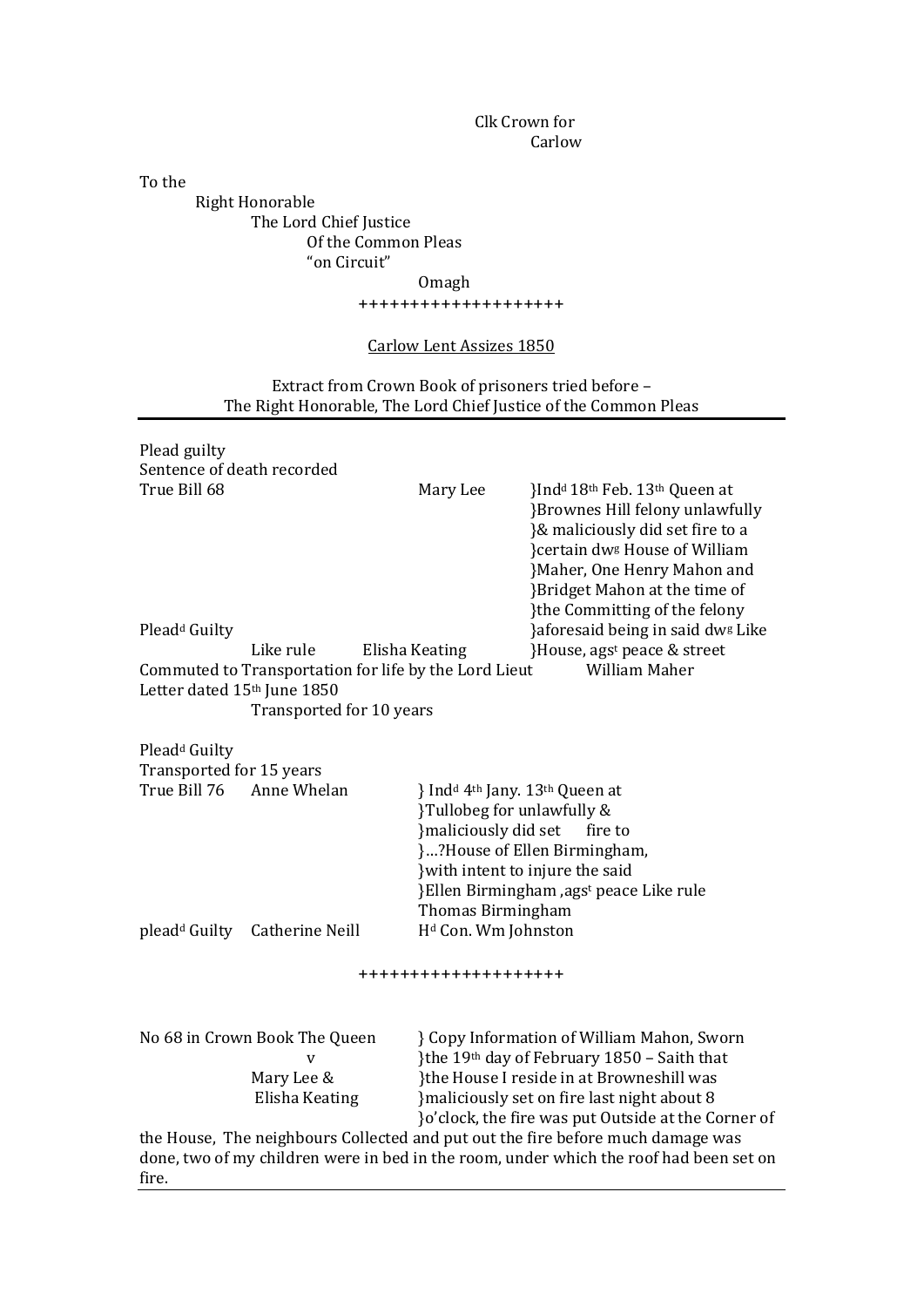Copy Statement of Mary Lee – Saith I was guilty of setting William Mahons house on fire, on the night of the  $18<sup>th</sup>$  February inst. with a lighted rag – I did not know any person lived in said House.

Copy Statement of Elisha Keating - Saith I lit a rag, and put it into the thatch of William Mahons House, Mary Lee was with me and helped me, I saw the thatch take fire.

\_\_\_\_\_\_\_\_\_\_\_\_\_\_\_\_\_\_\_\_\_\_\_\_\_\_\_\_\_\_\_\_\_\_\_\_\_\_\_\_\_\_\_\_\_\_\_\_\_\_\_\_\_\_\_\_\_\_\_\_\_\_\_\_\_\_\_\_\_\_\_\_\_\_\_\_\_\_\_\_\_\_\_\_\_\_\_\_\_\_\_\_\_ 

NO 76 Crown Book The Queen } Extract from the Information of Thomas }Birmingham, Sworn the 5th day January Anne Whelan }1850. Saith that on the Evening of the 4th Catherine Neill }day of January in the year aforesd about 6 }o'clock a House the property of my Mother }Ellen Birmingham was wilfully & maliciously } set fire to at Tallowbeg in the County of }Carlow that after putting out the fire I met }two young women I charged with having }burned the house. One of them who gave her name as 

Anne Whelan replied I am the very person who did it and won't deny it and if I did not do it now, I will do it bye and bye again and at another time she said I will have a right blaze the next night if I cannot do it now, The other young woman denied knowing anything of it, but I believe she was in the act.

++++++++++++++++++++ 

Copy Information of William Johnston H<sup>o</sup> Con.Sworn the 5<sup>th</sup> day of Jan<sup>y</sup> 1850. Saith Thomas Birmingham on the night of the 4<sup>th</sup> day of January 1850 charged two young women who gave their names, Anne Whelan and Catherine Neill with setting fire to the dwelling House of one Ellen Birmingham, Anne Whelan on being charged Commenced Crying and said that she was refused lodging every place she applied, that she did set fire to the House, and would wish to be Transported, that she would be better off than she was, I cautioned her not to say anything on the subject that anything she would say should be given in Evidence ags<sup>t</sup> her, but she still persisted in stating that she had burned the House. I also heard her say, she set fire to part of her apron in one of the Houses near Birminghams, with which she set fire to the House. I made search for the apron on the person of the said Anne Whelan, but she had no apron but on searching the Other prisoner Catherine Neill, I saw her drop part of an apron from under her arm, On making search in Company with Valentine Goold Esq<sup>r</sup> Sub Inspector, at the House that was fired. I found a piece of spotted Calico that exactly Corresponded as to pattern, with the piece of the apron found with Catherine Neill.

Copy Statement of Catherine Neill. Saith the apron and the piece found are my property. I assisted Anne Whelan to set fire to the House. property. I assisted Anne Whelan to set fire to the House.

\_\_\_\_\_\_\_\_\_\_\_\_\_\_\_\_\_\_\_\_\_\_\_\_\_\_\_\_\_\_\_\_\_\_\_\_\_\_\_\_\_\_\_\_\_\_\_\_\_\_\_\_\_\_\_\_\_\_\_\_\_\_\_\_\_\_\_\_\_\_\_\_\_\_\_\_\_\_\_\_\_\_\_\_\_\_\_\_\_\_\_\_ 

Anne Whelan did not make any statement before the Magistrate.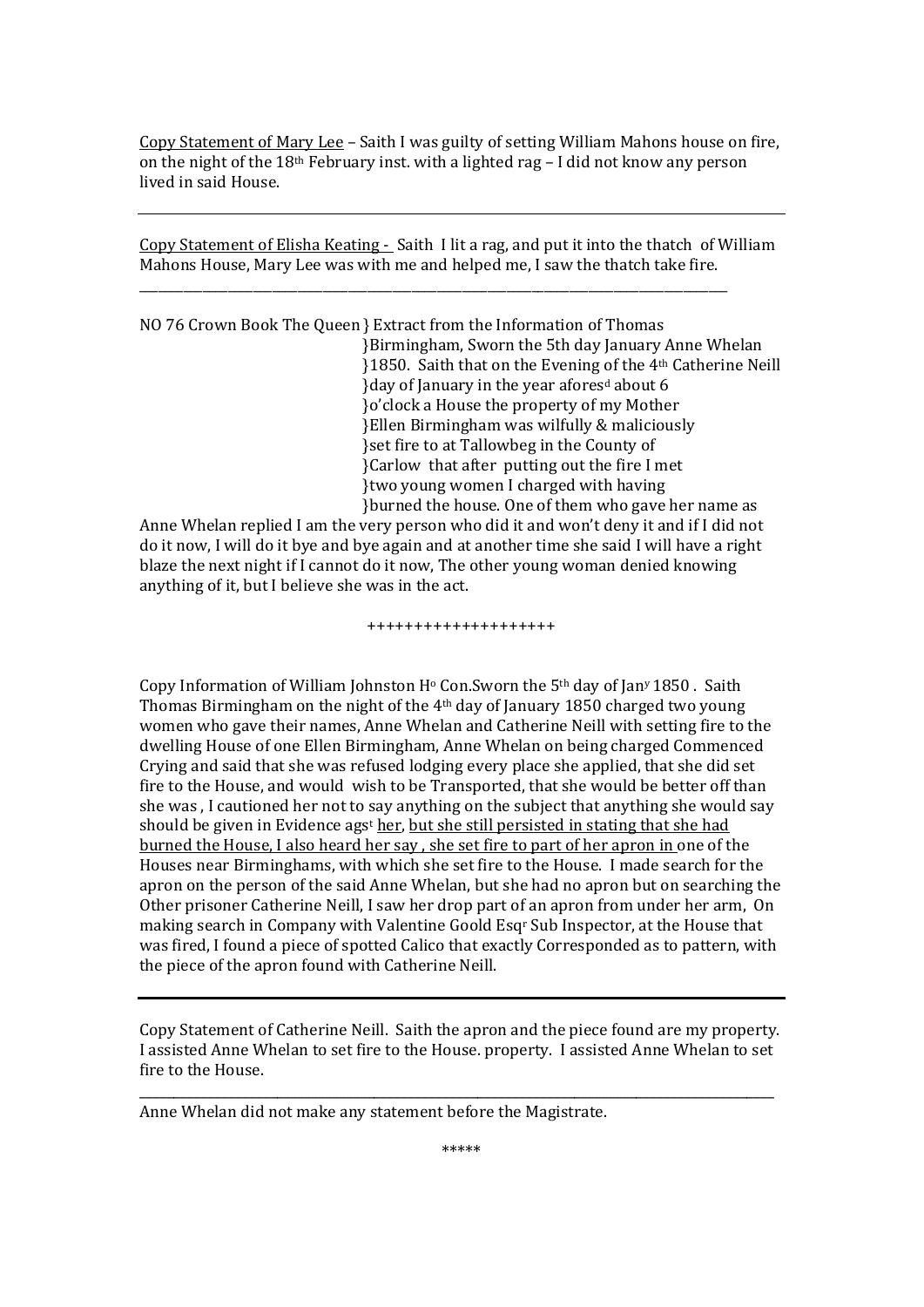Annotations: D Malfour Her case should be looked into at once *Initials*  22/6/50 

- 1. Governor
- 11. C. J. Doherty
	- June 22.50

13<sup>th</sup> June No, 1646

I can find no trace of a memorial from or on behalf of Anne Whelan but from the Convict Registry Book I find that she was sentenced by Docherty last assizes to 15 years  $Transp<sup>n</sup>$ for Arson. A Female Convict Ship is in Kingston and she has been ordered up for embarkation . I return Mr MClintocks letter.

> Your very[..] Doug Malfour

#### ++++++++++++++++++++

Annotation: Rewrite & transmit to Ch: Sec's Office – June 13 Where such cases are always recorded

> 1 Fitzgibbon Street (20 June 1850.)

Sir, 

My dear Henry,

I take the liberty for troubling you relative to the memorial of Anne Whelan a prisoner in the jail of Carlow, which was forwarded to His Excellency the Lord Lieutenant a few days since. As the document was unaccompanied by any testimonials, I beg to enquire whether such is required.

I am interested in the matter, the parents of the unhappy girl being tenants upon an Estate with in Queens Co. of w. I have the management.

I would esteem it a great favor your directing me in the matter. And begging you will excuse the troth I have imposed upon you.

I have the honor to be **Sir** Your most obedient Servant Alex E W MClintock 

Harry? Connellan Esq

#### ++++++++++++++++++++

Information required in the case of the Prisoner mentioned in the annexed memorial

| Anne Whelan                           |
|---------------------------------------|
| 17                                    |
| 5 <sup>th</sup> Jany 1850, not bailed |
| 20th March 1850                       |
| Chief Justice Doherty, pleaded guilty |
| Arson                                 |
| 15 Years Transportation               |
|                                       |